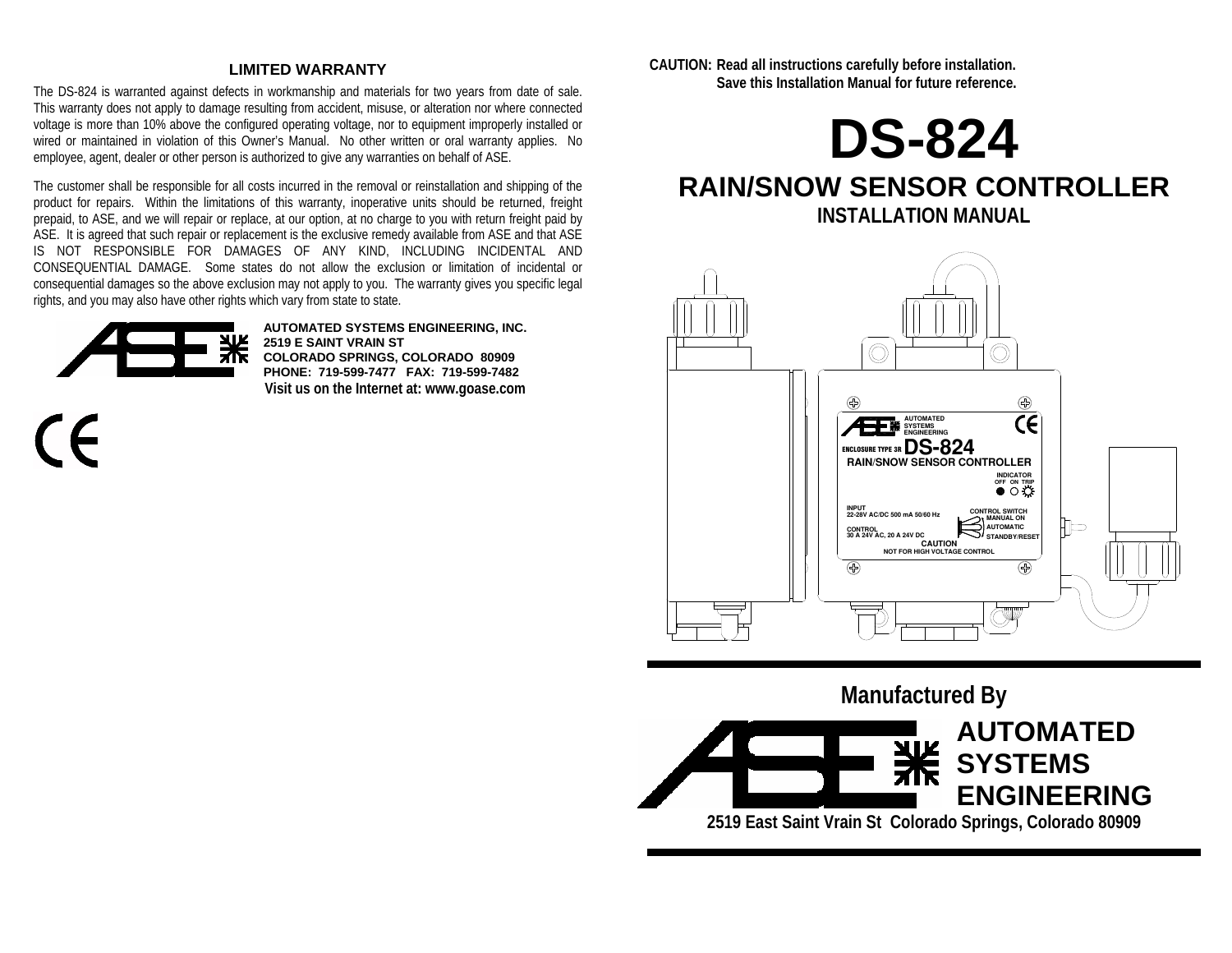#### **General Safety Instructions**

- 1. **THIS UNIT SHOULD BE INSTALLED, OPENED, AND REPAIRED BY QUALIFIED PERSONNEL ONLY!**
- 2. To avoid shock hazard do not open the front cover with power connected to the DS-824 or any controlled equipment.
- 3. Limit input voltage to 22-28 VAC/VDC.
- 4. Replace fuse F1 with a 2 Amp 32 V or 250 V 3AG fast acting fuse ONLY.

# **Moisture Sensor Mounting & Termination**



The remote DS-824 precipitation/moisture sensor may be mounted in a number of ways depending on the application. The unit operates at a safe 24 VAC/VDC and can withstand immersion in water. For roof and gutter deicing applications the sensor head may be mounted in the gutter against the fascia board with a 1" "C"-style conduit clamp. Allow part of the sensor grid to be exposed to snowfall. This allows the sensor to initially trigger when snow starts falling and remain triggered as long as the roof/gutter heater continues to drip melted snow from the roof edge when temperatures are below freezing. The sensor may also be installed inside and near the top of the downspout using a 1" conduit hanger and mounting plate. As water is

DOWNSPOUT

SENSORMOUNTINGPI ATF 1" CONDUITCLAMP

Ø

melted in the gutter it will run to the downspout, hitting

and retriggering the sensor. We do not recommend laying the sensor in the gutter. Constant immersion will corrode the grid and the sensor may miss a windblown snow trigger.

The sensor cable comes preinstalled but may be shortened as needed. Strip the outer insulation and shield from the cable and terminate each conductor following the color code printed on the circuit board. The bare drain wire should be installed into the terminal marked "Shield". Wrap a cable tie securely around the cable in the enclosure to provide additional strain relief between the flexible enclosure gland and the free end of the cable. Please call for guidance if additional length is required. Erratic operation may result if the proper cable is not used.

# **Selecting a Mounting Location for the DS-824 Enclosure**

The rubber "boot" protruding from the bottom of the DS-824 enclosure is the temperature sensor. For proper temperature detection the DS-824 must be mounted outdoors, away from furnace vents, dryer vents, and other sources of heat. Note that, when powered, the DS-824 precipitation grid will always remain hot. This is normal. This allows the grid to continuously melt snow and evaporate both rain and snow from the grid.

# **Power & Activation Indicator**

A yellow lamp is mounted on the base of the DS-824 to indicate operational status. If this lamp is **OFF** the DS-824 is not receiving power. If this lamp is steady **ON** the DS-824 is powered but not triggered. If this lamp is **FLASHING** the DS-824 is both powered on and has activated the deicing system. Note that, even though snow may have stopped, the DS-824 indicator may be flashing indicating the system is on. The indicator will continue to flash during the Delay-Off drying cycle.

## **Preseason Snow Detection Testing**

It is always a good idea to test the operation of the DS-824 prior to the winter season. Procure some clean water and, if the outdoor temperature is above the trigger point, a can of spray component cooler (Radio Shack Part #64-4321 or equivalent.) Clean the precipitation grid following the procedure outlined above and allow it to dry. Apply power to the DS-824 and drip some of the water onto the precipitation grid, and then spray the temperature sensor protruding from the base of the enclosure with the component cooler. Once the temperature sensor has reached the trigger point with water still present on the grid the DS-824 will activate. The user should hear the internal control relay close. Proper operation has been confirmed. Allow the grid to dry completely. To clear the Delay-Off timer place the override switch into "Standby/Reset", and then back to the "Automatic" position.





Compatible with the DS-824 Simple Installation & Operation at a Competitive Price *Visit www.goase.com for more information*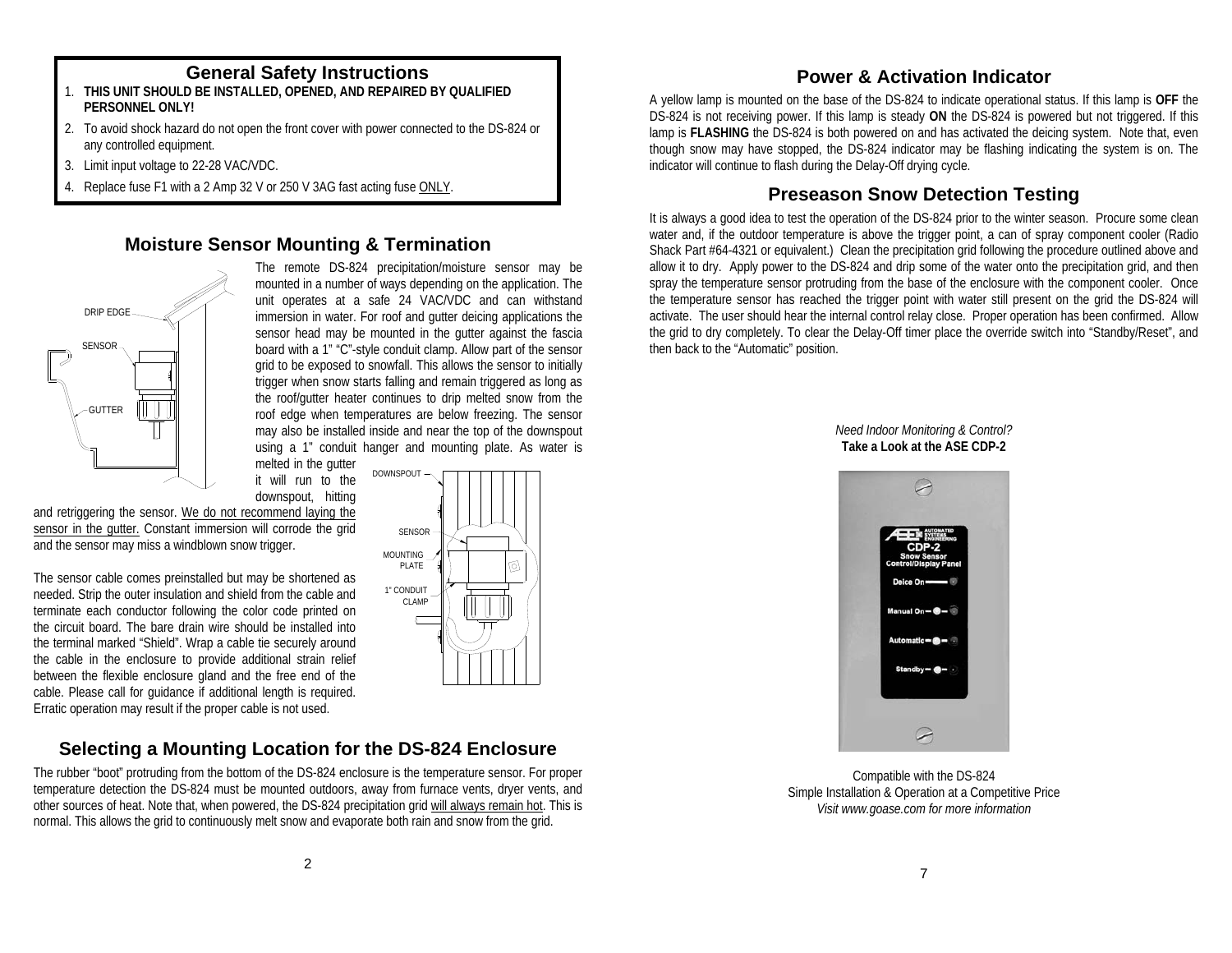### **Fine Adjustment for Efficient Operation**

The DS-824 is shipped with the TEMP and DEL adjustments in the center position, representing 39°F (3.9°C) and 30 minutes of Delay-Off time respectively. The Sensitivity control is set for highest sensitivity. Depending on local conditions the user may find that fine adjustment of the controls may provide more satisfactory operation. If the sensor does not trigger during very wet snows the trigger temperature may need to be adjusted higher. Conversely, if the user notices false triggers during cold rains that do not freeze, the trigger temperature may need to be lowered. Locations susceptible to blowing ground snow or snow falling from eaves or trees may benefit from a lower sensitivity adjustment. The Delay-Off time can also be adjusted or the range expanded using the LD configuration switch to provide clean melt-off without excessive running time. Fine adjustment can both save operating expense and provide more reliable operation. However, to keep reliability high, always make adjustments in small increments.

#### **ALWAYS USE CARE WHEN REPLACING THE ENCLOSURE FRONT COVER!**

Be sure the front cover gasket is not pinched or rolled. Do not overtighten the front cover screws.

### **Manual Override Switch Operation**

An override switch mounted on the side is provided for testing and special operational requirements. Placing the switch in the "Automatic" position will allow the sensor to operate normally, activating the controlled equipment as needed. Placing the switch in "Manual On" will close the load relay, activating the controlled equipment. The "Standby/Reset" position prohibits triggering of the unit, clears any active delay timer, and opens the load relay. In order to reduce excessive runtime for the heater **the "Manual On" mode will remain in effect for a maximum of 40 hours, then return to "Automatic" mode even if the switch is still in the "Manual On" position.** You may put the DS-824 back into "Manual On" mode by switching to "Automatic", then back to "Manual On". This will restart the 40 hour timer.

**If the override switch is placed in "Manual On" for less than 2 seconds, then switched back to "Automatic" the controller will execute one delay off cycle**. This can be used to clear a frost or hail buildup without the danger of leaving the system in a continuous "Manual On" condition. "Standby/Reset" can still be used to clear this delay off cycle.

### **External Control/Monitor Operation**

| Pin | Color        | Function      |  |  |
|-----|--------------|---------------|--|--|
|     | Green        | Standby/Reset |  |  |
| 2   | <b>Black</b> | Manual On     |  |  |
| 3   | Orange       | Deice On Mon  |  |  |
|     | Red          | Deice On Mon  |  |  |
| ҕ   | <b>White</b> | Return        |  |  |

An external control/monitor jack is provided on the DS-824. Order the optional CS-1 control/monitor cable to access this feature. Connecting Black to White will activate the "Manual On" function. Connecting Green to White will activate the "Standby/Reset" function. The Red/Orange leads are connected to an internal low power monitor relay. This relay, rated at 24 VAC/VDC at 400 ma, will close with the load relay and can be used to externally monitor activation of

the sensor.

### **Precipitation Grid Maintenance & Replacement**

It is recommended that the DS-824 be powered down and the grid wiped clean with clear water at least once every 4 months. Heavy deposits may be removed using a non-metallic scouring pad (Scotch-Brite™ or equivalent.) However, after a number of years, the corrosive elements left behind when water is evaporated out of the precipitation grid will eventually damage the grid rings. The precipitation grid can be easily replaced by ordering and installing a new MG-3 "Moisture Grid Assembly". Reference the **"Moisture Sensor Mounting & Termination"** section for information on replacing the precipitation grid.

The DS-824 can be mounted by screwing the base conduit hub onto an appropriate size free-standing conduit or by using the mounting holes in each corner of the enclosure.

#### **DO NOT DRILL HOLES THROUGH THE ENCLOSURE FOR MOUNTING!**

This can allow water into the enclosure causing a potential shock or fire hazard. It is recommended that a weatherproof condulet or junction box be mounted below the DS-824 for termination of the power and load pigtails to the building wiring.

#### **ALWAYS USE CARE WHEN REPLACING THE ENCLOSURE FRONT COVER!**

Be sure the front cover gasket is not pinched or rolled. Do not overtighten the front cover screws.



#### **Setting the Configuration Switches and Adjustments**

The following table outlines the operating modes for the DS-824 and explains the functions of the adjustments. Trigger temp (**TT**) is adjustable from 34°F-44°F using the "Temp Adjust" control. When ambient air temperature (**AT**) is below this trigger point precipitation is assumed to be snow. When above this temperature, precipitation is assumed to be rain. The SNOW switch will cause the sensor to activate when snow is detected. The RAIN switch will cause the sensor to activate when rain is detected.





The DEL configuration switch activates the "Delay Off" drying cycle timer on the DS-824. The timer allows the DS-824 to dry the heated surface through evaporation once precipitation has stopped. The drying cycle reduces the chance of moisture left behind refreezing into ice. The Long Delay (LD) configuration

switch determines the time span of the drying cycle. LD off sets a 30-90 minute span. LD on sets a 2-6 hour span. This timer is restarted by each precipitation detection. Therefore, the DS-824 will continue to operate as long as precipitation is detected, then for the Delay Off period once precipitation has stopped. All "sensor" modes (DEL off) provide a 2 minute closure to reduce cycling of an external controller. When